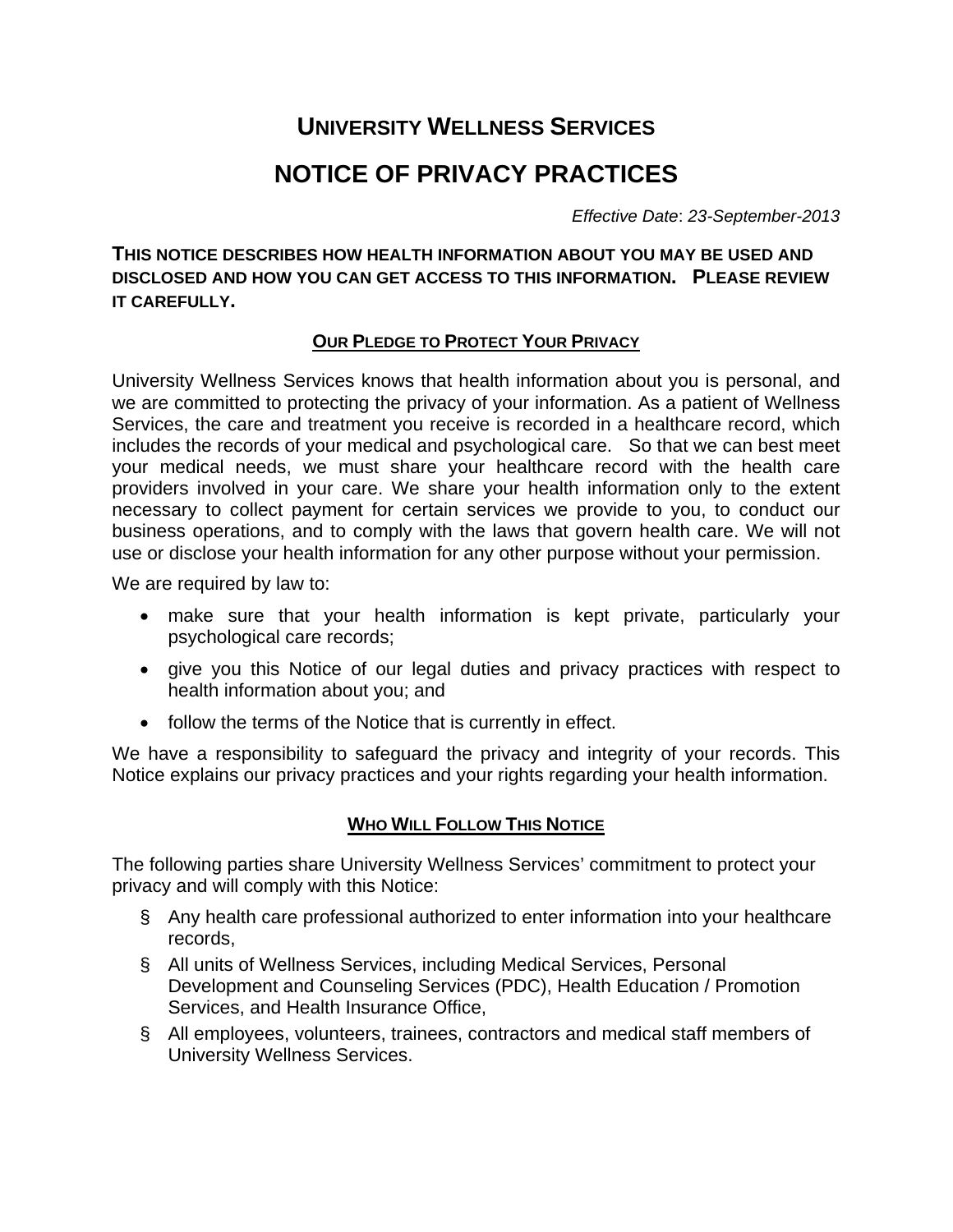# **YOUR RIGHTS REGARDING HEALTH INFORMATION ABOUT YOU**

You\* have the following rights regarding your health information:

**RIGHT TO INSPECT AND OBTAIN A COPY OF YOUR HEALTHCARE RECORD:** You have the right to inspect and obtain a copy of the healthcare records that Wellness Services uses to make decisions about you and your treatment, subject to certain limited exceptions. This information includes your healthcare and billing records. For your psychological care records from PDC, a summary will be provided unless you do not agree to a summary. We reserve the right to charge a fee to cover the cost of providing your records to you. Additionally, you have the right to obtain a copy of your healthcare records in electronic format, if available.

# **RIGHT TO REQUEST A CORRECTION OR ADD AN ADDENDUM TO YOUR HEALTHCARE RECORD:**

- § **Correction:** If you believe that health information Wellness Services has on file about you is incorrect or incomplete, you may ask us to correct the health information in your records. If your health information is accurate and complete, or if the information was not created by Wellness Services, we may deny your request; however, if we deny any part of your request, we will provide you with a written explanation of our reasons for doing so.
- § **Addendum**: In addition, an adult patient of Wellness Services who believes that an item or statement in the healthcare record is incorrect or incomplete has the right to provide Wellness Services with a written addendum to the record.

**RIGHT TO AN ACCOUNTING OF WELLNESS SERVICES DISCLOSURES OF YOUR HEALTH INFORMATION:** You have the right to request an "accounting of disclosures" which is a list describing how we have shared your health information with outside parties. This accounting is a list of the disclosures we made of your health information after November 14, 2008 for purposes other than treatment, payment and health care operations, as those functions are described below in the section of this Notice entitled, "How We May Use and Disclose Health Information About You".

**RIGHT TO REQUEST RESTRICTIONS:** You have the right to request restrictions on certain uses or disclosures of your health information. Requests for restrictions must be in writing; the appropriate instructions and forms are available at the registration area. We are not required to agree to your requested restriction. However, if we do agree, we will comply with your request unless the information is needed to provide you emergency treatment or comply with the law. If we cannot accept your request, we will explain to you in writing why we cannot do so.

**RIGHT TO RESTRICT INFORMATION TO HEALTH PLAN:** You have the right to instruct University Wellness Services to not share information about your treatment with your health plan. This request must be made in writing; the appropriate instructions and forms are available at the registration area. In this case, Wellness Services will not file a claim with your insurance, and you will be responsible for all payments resulting from your treatment. Requests pertain to a specific date of service, and this process must be repeated for each visit you wish to pay for without filing a claim.

**RIGHT TO REQUEST CONFIDENTIAL COMMUNICATIONS:** You have the right to request that we communicate with you about healthcare matters in a certain manner or at a certain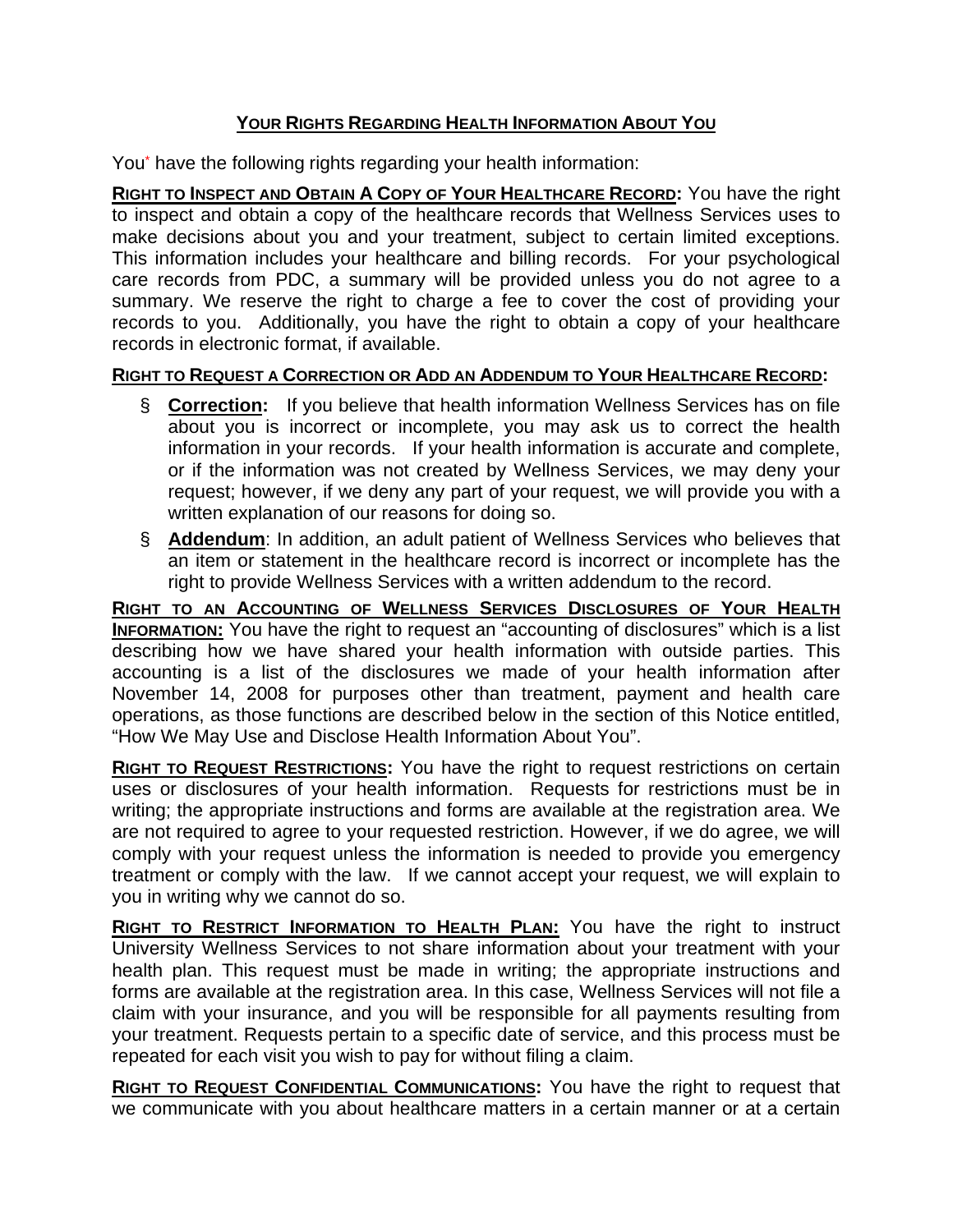location. For example, you can ask that we only contact you at work, rather than at your home. You may request confidential communications by changing your contact information for communication at the Registration desk at Wellness Services. We will not ask you the reason for your request, and we will use our best efforts to accommodate all reasonable requests.

**RIGHT TO A COPY OF THIS NOTICE UPON REQUEST:** You have the right to a copy of this Notice. It is available upon request at the University Wellness Center.

**RIGHT TO NOTICE OF A BREACH:** We will let you know promptly if a breach occurs that may have compromised the privacy or security of your information.

**CONTACT INFORMATION:** To obtain information about how to request a copy of your healthcare records, receive an accounting of disclosures of, or correct or add an addendum to your health information:

For medical records, PDC records, or billing records, call 660-562-1348

# **HOW WE MAY USE AND DISCLOSE HEALTH INFORMATION ABOUT YOU**

The following sections describe different ways that we use and disclose your health information. For each category of uses or disclosures we will provide examples. To respect your privacy, we will try to limit the amount of information that we use or disclose to that which is the "minimum necessary" to accomplish the purpose of the use or disclosure. Not every use or disclosure in a category will be listed. However, all of the ways we are permitted to use and disclose information will fall within one of the categories.

**When these uses involve your psychological care records, particularly any substance abuse treatment, we must often follow additional rules. If your permission is legally necessary under those rules, you will be asked.** 

**FOR TREATMENT:** We may use health information about you to provide you with medical treatment or services. We may disclose health information about you to doctors, residents, nurses, technicians, or other medical and counseling personnel who are involved in your care at Wellness Services and elsewhere. For example, a doctor treating you for a broken leg needs to know if you have diabetes because diabetes can slow the healing process. Different units of Wellness Services also may share health information about you in order to coordinate the different services you need, such as pharmacy, lab work and x-rays.

**FOR PAYMENT:** We may use and disclose health information about you to bill and receive payment for the treatment and services you receive. For example, we may need to give your health plan information about a physical therapy treatment you received at the University Wellness Center so your health plan will pay us or reimburse you for the treatment. We may also tell your health plan about a treatment you are going to receive to obtain prior approval or to determine whether your plan will cover the treatment.

**FOR HEALTH CARE OPERATIONS:** We may use and disclose health information about you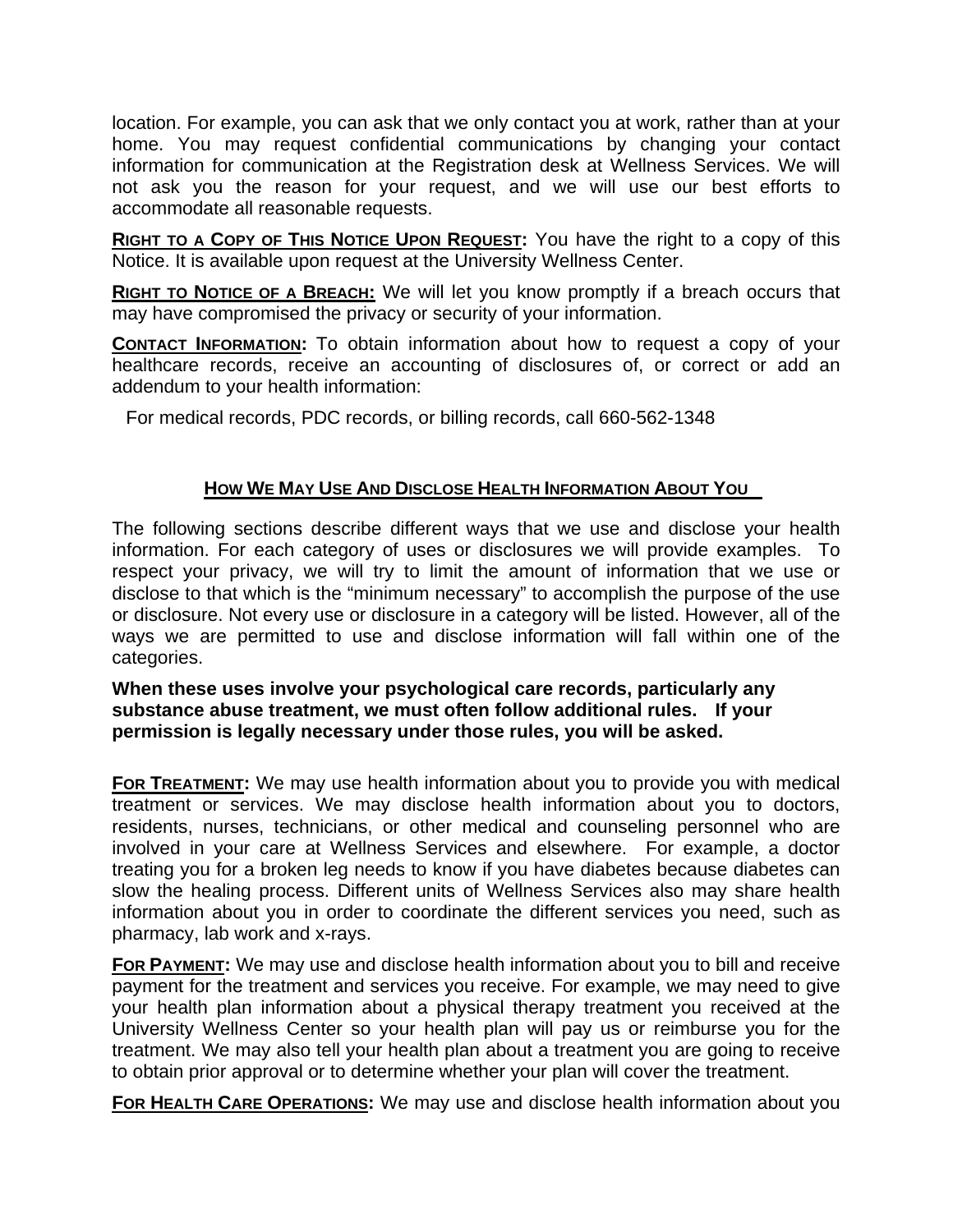for functions that are necessary to run Wellness Services and assure that all of our patients receive quality care. We may also share your health information with affiliated health care providers so that they may jointly perform certain business operations. For example, we may use health information to review our treatment and services and evaluate the performance of our staff in caring for you. We may combine health information about many of our patients to decide what additional services Wellness Services should offer, and what services are not needed. We may share information with doctors, residents, nurses, technicians, and other medical and counseling personnel for quality assurance and educational purposes.

**BUSINESS ASSOCIATES:** University Wellness Services contracts with outside companies that perform business services for us, such as management consultants, quality assurance reviewers, attorneys, or information technology specialists. In certain circumstances, we may need to share your health information with a business associate so it can perform a service on our behalf. Wellness Services will limit the disclosure of your information to a business associate to the amount of information that is the "minimum necessary" for the company to perform services for University Wellness Services. In addition, we will have a written contract in place with the business associate requiring it to protect the privacy of your health information.

**APPOINTMENT REMINDERS:** We may use and disclose health information to contact you as a reminder that you have an appointment for treatment or medical care at Wellness Services.

**TREATMENT ALTERNATIVES:** We may use and disclose health information to tell you about or recommend possible treatment options or alternatives that may be of interest to you.

**HEALTH-RELATED BENEFITS AND SERVICES:** We may use and disclose health information to tell you about health-related benefits or services that may be of interest to you.

**INDIVIDUALS INVOLVED IN YOUR CARE:** Unless there is a specific written request from you to the contrary, we may release health information about you to a family member or friend who is involved in your care, give information to someone who helps pay for your care, and notify a family member, personal representative or another person responsible for your care about your location and general condition. In addition, we may disclose health information about you to an organization assisting in a disaster relief effort (such as the Red Cross) so that your family can be notified about your condition, status and location.

**RESEARCH:** As an affiliate of the university's academic medical center, Wellness Services occasionally conduct studies that may involve your current care or that involve reviews of your medical history. For example, a study may involve an investigational procedure to treat a condition or compare the health and recovery of patients who have received one medication with those who have received another for the same condition. We generally ask for your written authorization before using your health information or sharing it with others in order to conduct research. Under limited circumstances we may use and disclose your health information without your authorization. In most of these latter situations, we must obtain approval through an independent review process to ensure that research conducted without your authorization poses minimal risk to your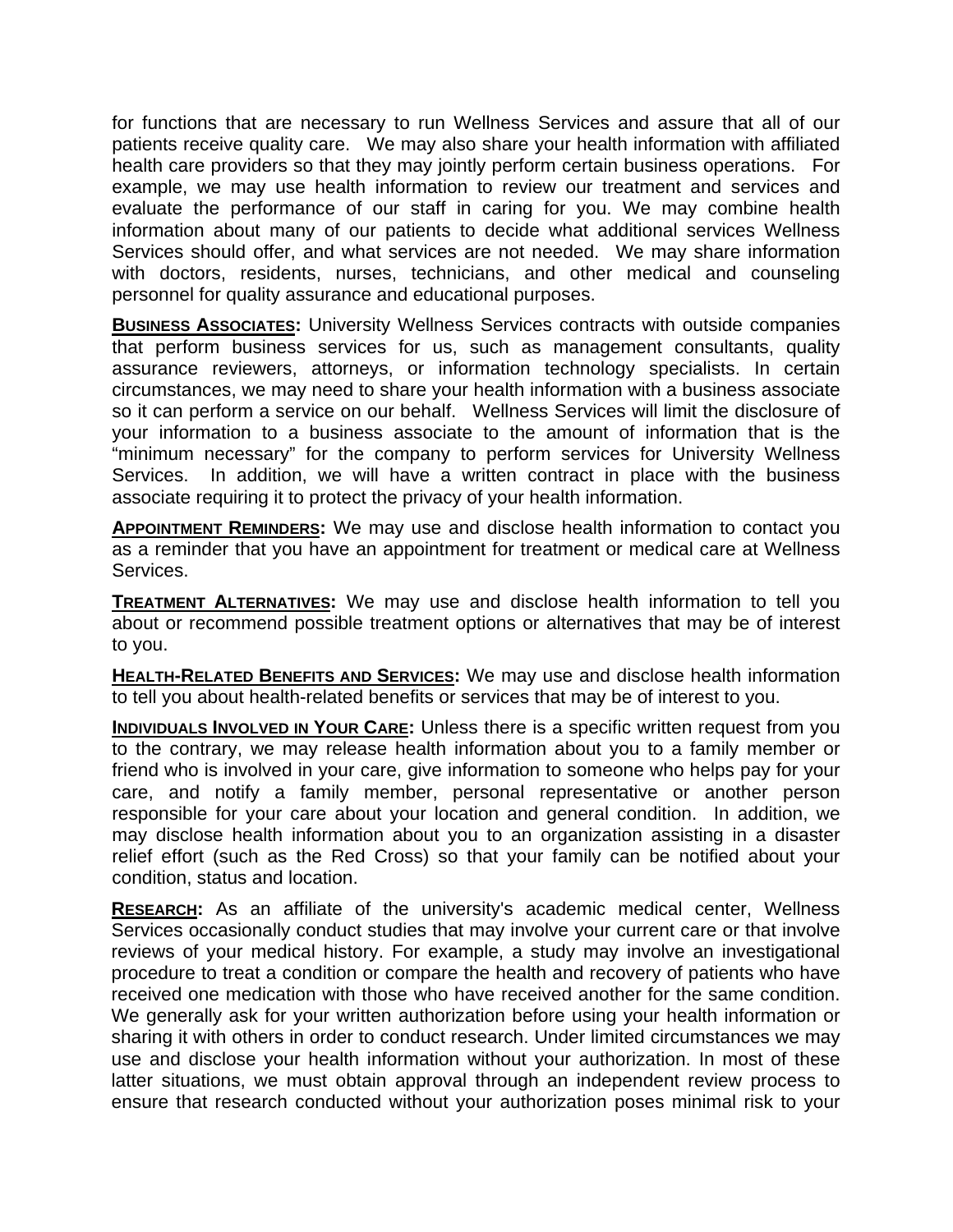privacy.

**TO PREVENT A SERIOUS THREAT TO HEALTH OR SAFETY:** We may use and disclose certain information about you when necessary to prevent a serious threat to your health and safety or the health and safety of others. However, any such disclosure will only be to someone able to help prevent the threat, such as law enforcement, or to a potential victim. For example, we may need to disclose information to police if you have stated that you intend to harm yourself or someone else.

# **ADDITIONAL SITUATIONS THAT DO NOT REQUIRE US TO OBTAIN YOUR AUTHORIZATION**

**WORKERS' COMPENSATION:** We may release health information about you for workers' compensation or similar programs. These programs provide benefits for work-related injuries or illness.

**PUBLIC HEALTH ACTIVITIES:** We may disclose health information about you for public health activities. These activities include, but are not limited to the following:

- § to prevent or control disease, injury or disability;
- § to report the abuse or neglect of children, elders and dependent adults;
- § to report reactions to medications or problems with products;
- § to notify you of the recall of products you may be using;
- § to notify a person who may have been exposed to a disease or may be at risk for contracting or spreading a disease or condition;
- § to notify the appropriate government authority if we believe you have been the victim of abuse, neglect or domestic violence, but only when required or authorized by law; and
- § to notify appropriate state registries, such as the Missouri Cancer Registry and Research Center, when you seek treatment at the University Wellness Center for certain diseases or conditions.

**HEALTH OVERSIGHT ACTIVITIES:** We may disclose health information to a health oversight agency, such as the State Department of Health Services or the Center for Medicare and Medicaid Services, for activities authorized by law. These oversight activities include audits, investigations, inspections, and licensure. These activities are necessary for the government to monitor the health care system, government programs, and compliance with civil rights laws.

**LAWSUITS AND DISPUTES:** If you are involved in a lawsuit or a dispute, we may disclose health information about you in response to a court or administrative order. We may also disclose health information about you in response to a subpoena, legally enforceable discovery request, or other lawful process by someone else involved in the dispute.

**LAW ENFORCEMENT:** We may release health information if asked to do so by law enforcement officials in the following limited circumstances:

§ In response to a court order, subpoena, warrant, summons or similar process;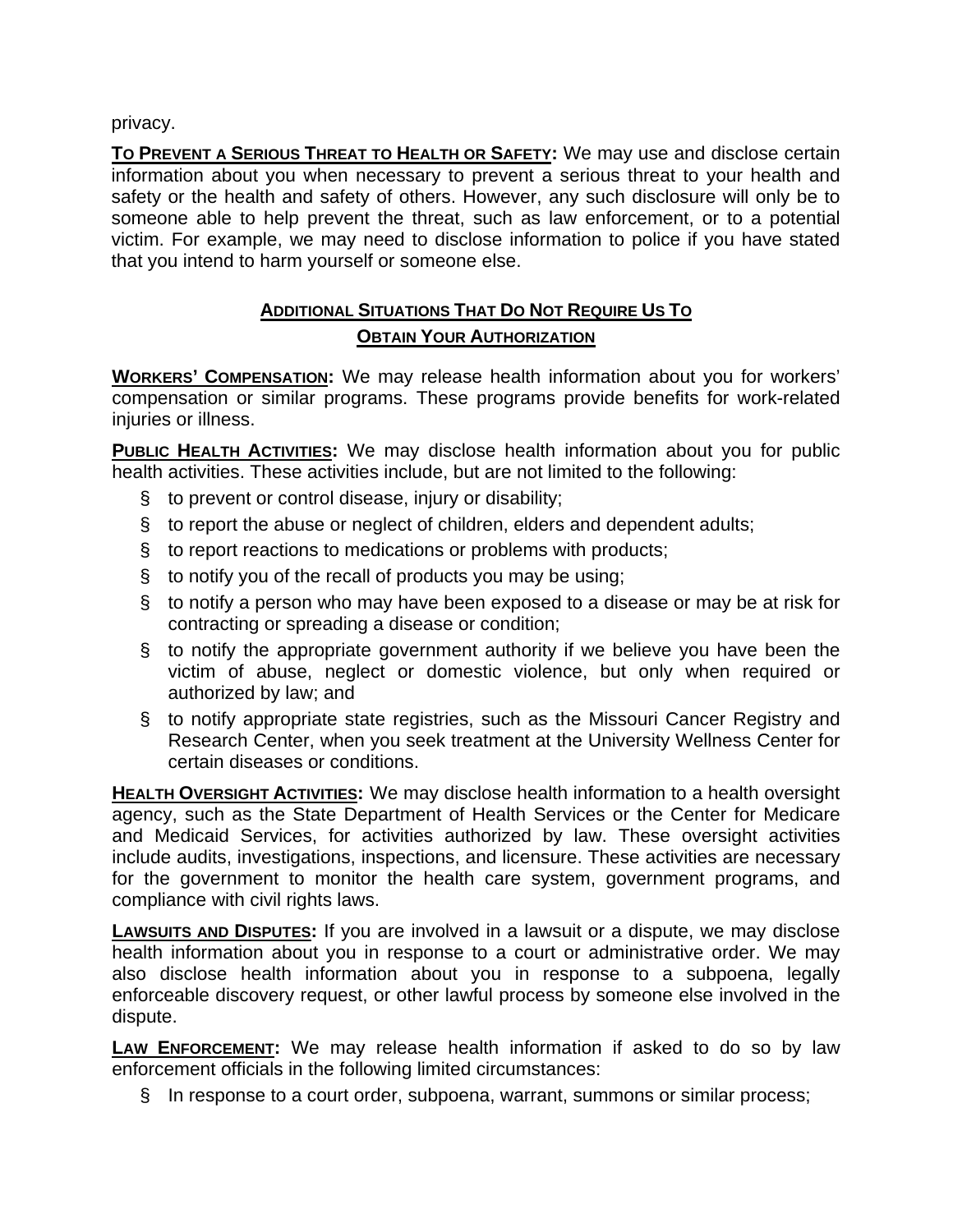- § To identify or locate a suspect, fugitive, material witness, or missing person;
- § About the victim of a crime if, under certain limited circumstances, the victim is unable to consent;
- § About a death we believe may be the result of criminal conduct;
- § About criminal conduct at University Wellness Services; and
- § In emergency circumstances to report a crime; the location of the crime or victims; or the identity, description or location of the person who committed the crime.

**CORONERS, MEDICAL EXAMINERS AND FUNERAL DIRECTORS:** We may release health information to a coroner or medical examiner. This may be necessary to identify a deceased person or determine the cause of death. We may also release health information about patients of Wellness Services to funeral directors as necessary to carry out their duties with respect to the deceased.

**MILITARY AND VETERANS:** If you are a member of the armed forces, we may release health information about you as required by military command authorities. We may also release health information about foreign military personnel to the appropriate foreign military authority.

**NATIONAL SECURITY AND INTELLIGENCE ACTIVITIES:** Upon receipt of a request, we may release health information about you to authorized federal officials for intelligence, counterintelligence, and other national security activities authorized by law. We will only provide this information after the Privacy Officer has verified the validity of the request and reviewed and approved our response.

**OTHER USES OR DISCLOSURES REQUIRED BY LAW:** We will also disclose health information about you when required to do so by federal, state or local laws that are not specifically mentioned in this Notice.

# **CHANGES TO THIS NOTICE**

We reserve the right to change our privacy practices and update this Notice accordingly. We reserve the right to make the revised or changed Notice effective for health information we already have about you as well as any information we receive in the future. If the Notice is changed, we will post the new Notice in our public registration area and provide it to you upon request.

# **COMMENTS OR COMPLAINTS**

We welcome your comments about our Notice and our privacy practices. If you believe your privacy rights have been violated, you may file a complaint with Wellness Services or with the Secretary of the Department of Health and Human Services (200 Independence Avenue, S.W., Washington, D.C. 20201). To register a comment or file a complaint with University Wellness Services, please contact:

> University Wellness Services Northwest Missouri State University 800 University Drive